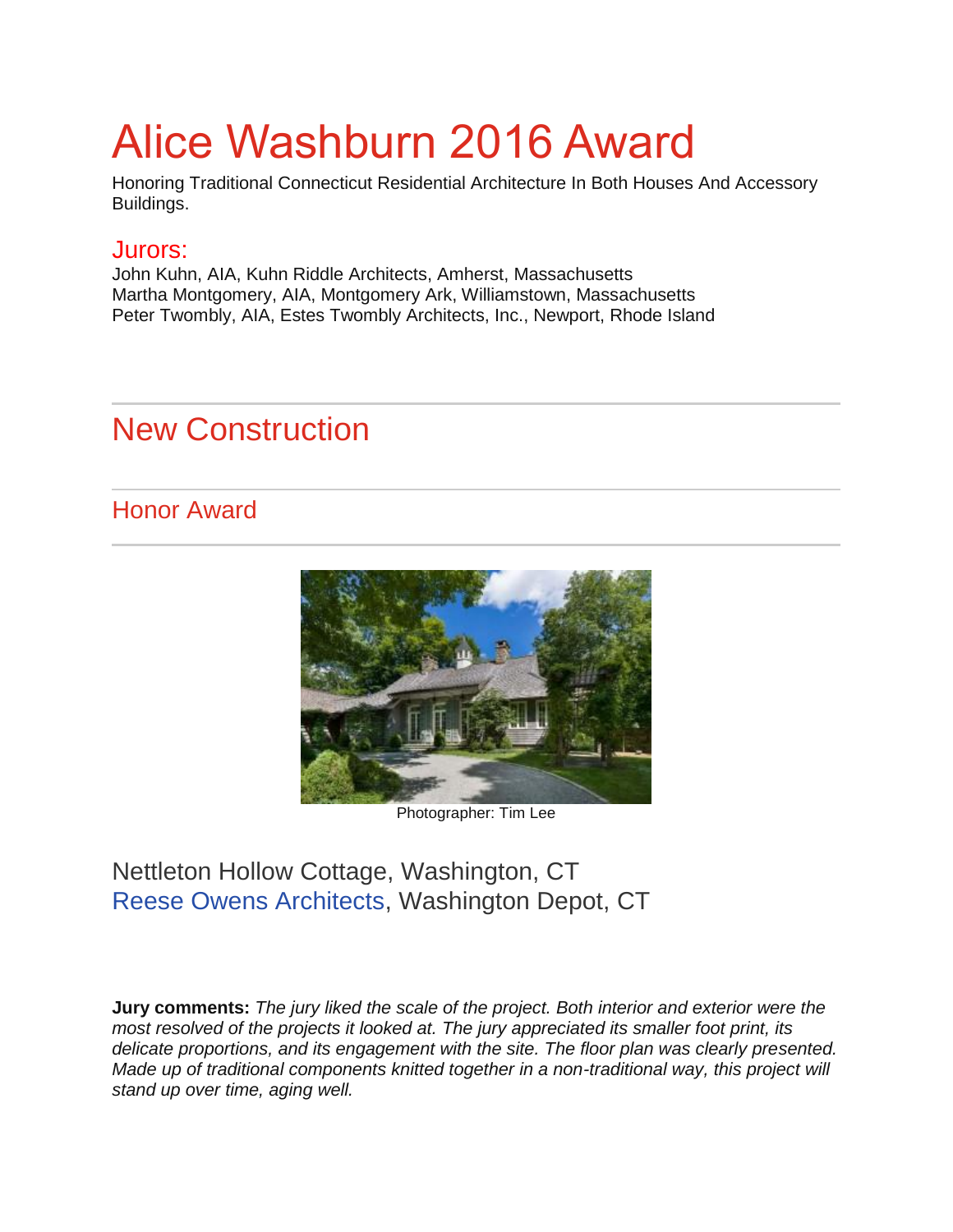#### Honorable Mention



Photographer: Robert Benson Photography

### Stone Farmhouse [Haver & Skolnick Architects,](http://www.haverskolnickarchitects.com/) Roxbury, CT

**Jury comments:** The jury liked the way the building was broken down so not to give the appearance of a large house. The house was well detailed and authentic, appearing as if it had been on it site for a long time. Its attempt to disguise its large size was impressive as is its well concealed infra-structure. There is a restraint of detailing in keeping with the intent to present a farm house that has grown organically over time.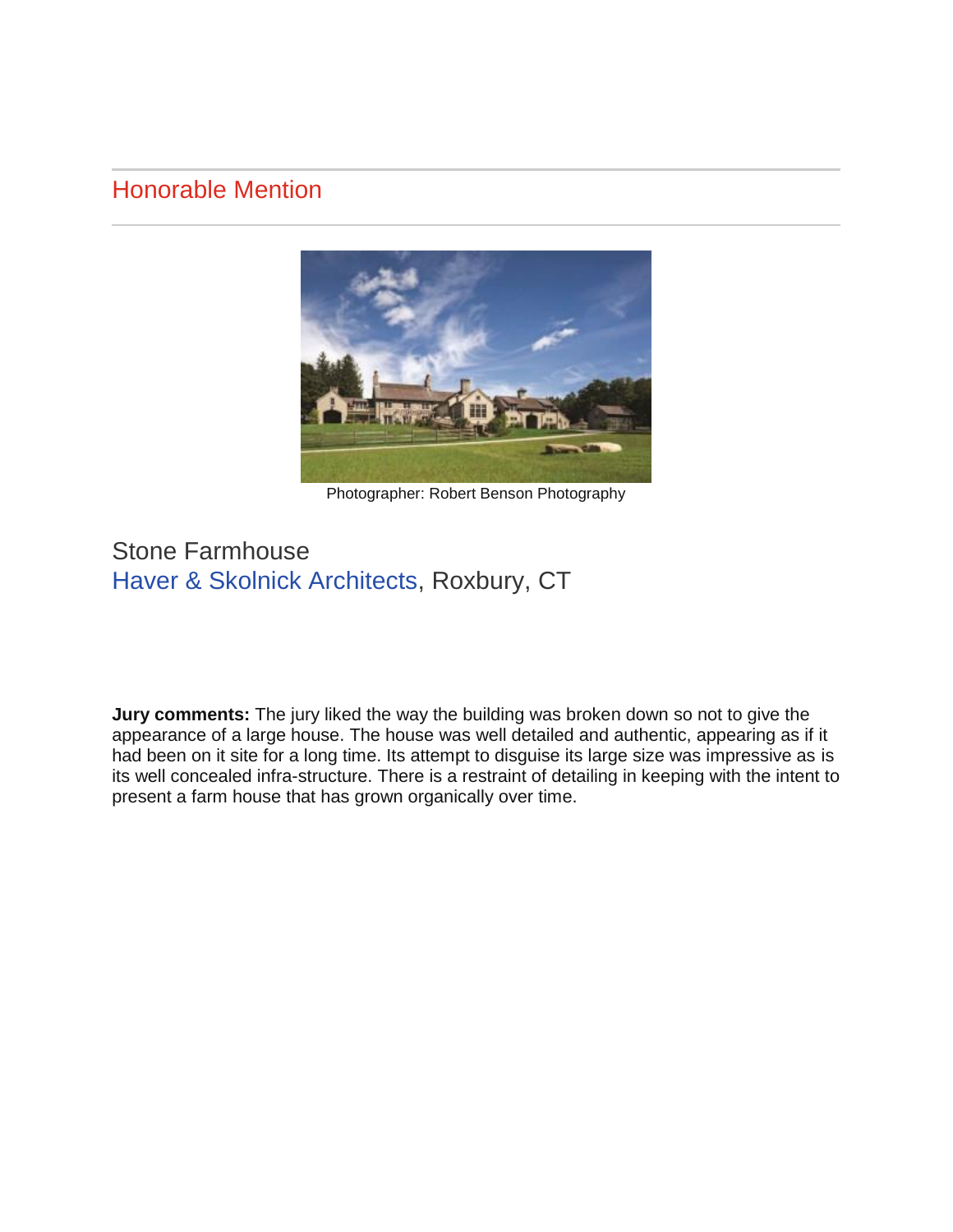### Honorable Mention



Photographer: Jeff McNamara

### Tidal River View [Austin Patterson Disston Architects,](http://www.apdarchitects.com/) Southport, CT

**Jury comments:** *The house has really refined, nicely detailed exterior proportions with sophisticated, beautiful elements on the exterior and on the façade. The jury loved the swooping roofs. The project has a very well resolved floor plan without being too stiff. The hallway trim and casework were well articulated, interior and exterior detailing both on the same level..*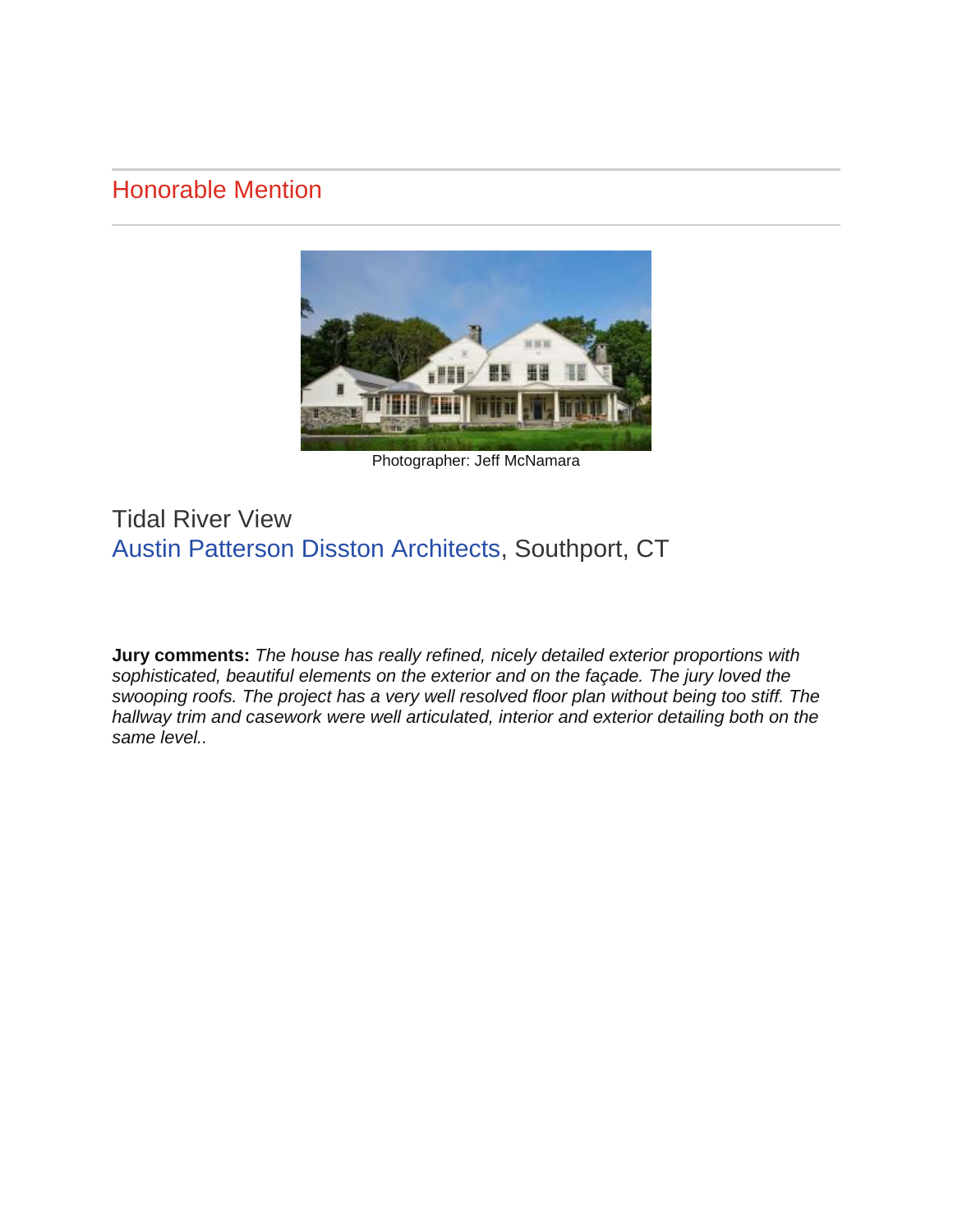# Additions and Renovations

# **Citation**



Photographer: Tim Williams

### The Saltbox [Vicente Burin Architects, LLC,](http://www.vbarchitect.com/) Fairfield, CT

**Jury comments:** *The jury liked the playful, asymmetrical side elevation with its invisible door. It liked the fact that the salt box was respected and the way in which the addition acknowledges the main house. The interior detailing is crisp: the jury especially noted the excellence of the modern, stripped down Shaker cabinetry.*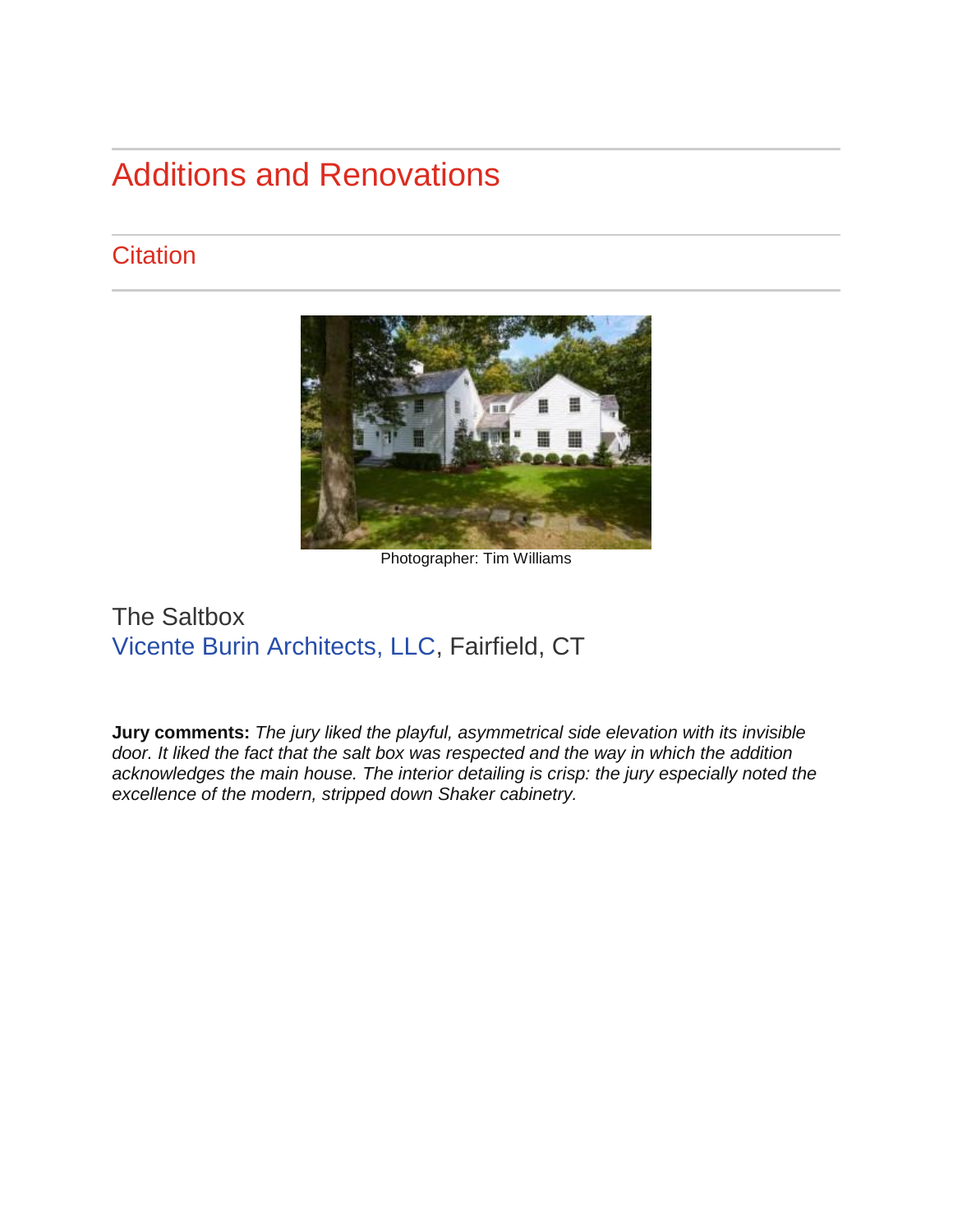# Accessory Buildings

# **Citation**



Photographer: Tim Lee

# Nettleton Hollow Pool House, Washington, CT [Reese Owens Architects,](http://www.reeseowens.com/) Washington Depot, CT

**Jury comments:** *This project is a clean fit in its category. It relates well to the main house; its planning is successful, with distinct, public and private entries on the sides. It is impeccably presented. All elements are nicely proportioned.*